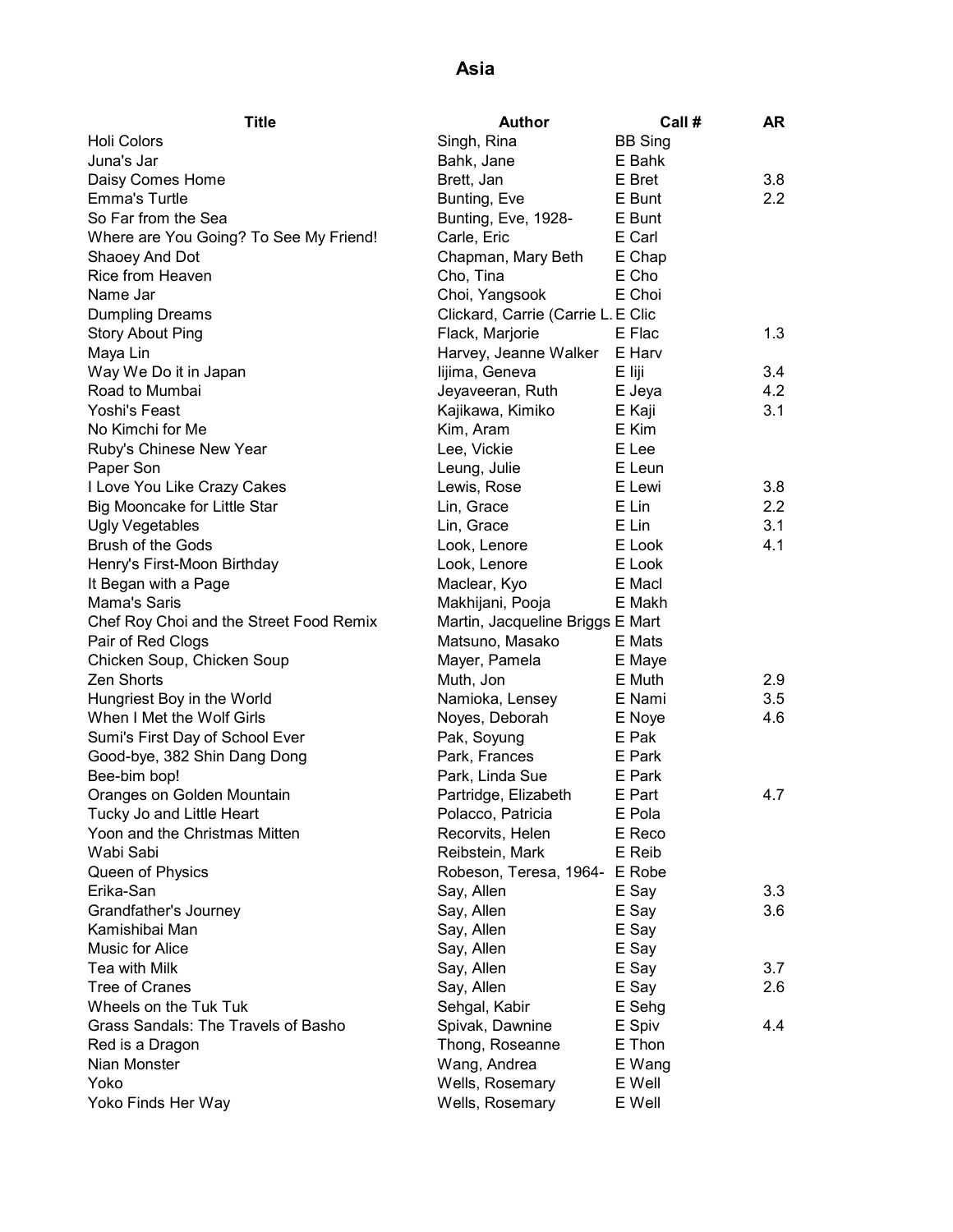| <b>Title</b>                                                       | <b>Author</b>                      | Call #        | AR  |     |
|--------------------------------------------------------------------|------------------------------------|---------------|-----|-----|
| Yoko's Paper Cranes                                                | Wells, Rosemary                    | E Well        |     |     |
| Sumo Joe                                                           | Wenjen, Mia                        | E Wenj        |     |     |
| Yuki and the One Thousand Carriers                                 | Whelan, Gloria                     | E Whel        | 3.6 |     |
| Apple Pie 4th of July                                              | Wong, Janet S.                     | E Wong        |     |     |
| When the Cousins Came                                              | Yamasaki, Katie                    | E Yama        |     |     |
| Always Come Home to Me                                             | Yang, Belle                        | E Yang        |     |     |
| Crow Boy                                                           | Yashima, Taro                      | E Yash        | 3.9 |     |
| <b>Ghost Train</b>                                                 | Yee, Paul                          | E Yee         | 4.6 |     |
| Coolies                                                            | Yin                                | E Yin         |     |     |
| <b>Seeing Stick</b>                                                | Yolen, Jane                        | E Yole        |     |     |
| <b>Shining Star</b>                                                | Yoo, Paula                         | E Yoo         |     |     |
| My Mei Mei                                                         | Young, Ed                          | E Young       | 2.5 |     |
| Myths of China and Japan                                           | Green, Jen                         | J 299.5 Gree  |     |     |
| Chinese mythology A to Z                                           | Roberts, Jeremy, 1956-             | J 299.5 Robe  |     |     |
| Japanese mythology A to Z                                          | Roberts, Jeremy, 1956-             | J 299.56 Robe |     |     |
| Refugee's Journey from Bhutan                                      | Barghoorn, Linda                   | J305          |     | 5.2 |
| Hoping for a Home After Myanmar                                    | Rodger, Ellen                      | J305          |     |     |
| Chelsea's Chinese New year                                         |                                    | J 394.261     |     |     |
|                                                                    | Bullard, Lisa                      | J 394.261     |     |     |
| <b>Chinese New Year</b>                                            | Gleason, Carrie, 1973-             |               |     |     |
| My first Chinese New Year                                          | Katz, Karen                        | J 394.261     |     |     |
| Chinese New Year                                                   | Robinson, Fay                      | J 394.261     |     |     |
| Runaway Rice Cake                                                  | Compestine, Ying                   | J 398.2       | 2.9 |     |
| Our Favorite Stories from Around the World                         | Gavin, Jamila                      | J 398.2       |     |     |
| Eyes of the Dragon                                                 | Leaf, Margaret                     | J 398.2       | 6.4 |     |
| Barefoot Book of Giants, Ghosts and Goblins                        | Matthews, John                     | J 398.2       |     |     |
| Little Oh                                                          | Melmed, Laura                      | J 398.2       | 4.3 |     |
| Can You Guess My Name?                                             | Sierra, Judy                       | J.398.2       | 4.9 |     |
| Goldy Luck and the Three Pandas                                    | Yim, Natasha                       | J 398.2       |     |     |
| Mightier Than the Sword                                            | Yolen, Jane                        | J 398.2       | 5   |     |
| Not One Damsel In Distress                                         | Yolen, Jane                        | J 398.2       | 5.7 |     |
| Korean Cinderella                                                  | Climo, Shirley                     | J 398.2 Cind  |     |     |
| Glass Slipper, Gold Sandal: A Worldwide Cinderell Fleischman, Paul |                                    | J 398.2 Cind  |     |     |
| Yeh-Shen                                                           | Louie, Ai-Ling                     | J 398.2 Cind  | 5.1 |     |
| Goldy Luck and the Three Pandas                                    | Yim, Natasha                       | J 398.2 Gold  | 3.2 |     |
| Girl Who Spun Gold                                                 | Hamilton, Virginia                 | J 398.2 Rump  | 3.3 |     |
| <b>Tiger Prince</b>                                                | Chen, Jiang Hong, 1963- J 398.2095 |               |     |     |
| Tales from a Taiwan Kitchen                                        | Cheney, Cora                       | J 398.2095    |     |     |
| <b>China's Bravest Girl</b>                                        | Chin, Charlie                      | J 398.2095    |     |     |
| One Grain of Rice: a Mathematical Folk Tale                        | Demi                               | J 398.2095    | 4.6 |     |
| Pandas and Their Chopsticks                                        | Demi                               | J 398.2095    |     |     |
| <b>Three Samurai Cats</b>                                          | Kimmel, Eric                       | J 398.2095    | 3.1 |     |
| Shibumi and the Kitemaker                                          | Mayer, Mercer                      | J 398.2095    | 4.9 |     |
| <b>Girl Who Loved Caterpillars</b>                                 | Merrill, Jean                      | J 398.2095    | 5.6 |     |
| Peachboy                                                           | Metaxas, Eric                      | J 398.2095    | 6   |     |
| Funny Little Woman                                                 | Mosel, Arlene                      | J 398.2095    | 3.6 |     |
| Basho and the Fox                                                  | Myers, Tim                         | J 398.2095    | 3.7 |     |
| Basho and the River Stones                                         | Myers, Tim                         | J 398.2095    | 4.4 |     |
| <b>Red Butterfly</b>                                               | Noyes, Deborah                     | J 398.2095    | 4.4 |     |
|                                                                    |                                    |               |     |     |
| <b>Shining Princess</b>                                            | Quayle, Eric                       | J 398.2095    |     |     |
| Under the Cherry Blossom Tree                                      | Say, Allen                         | J 398.2095    |     |     |
| Boy of the Three Year Nap                                          | Snyder, Dianne                     | J 398.2095    | 3.7 |     |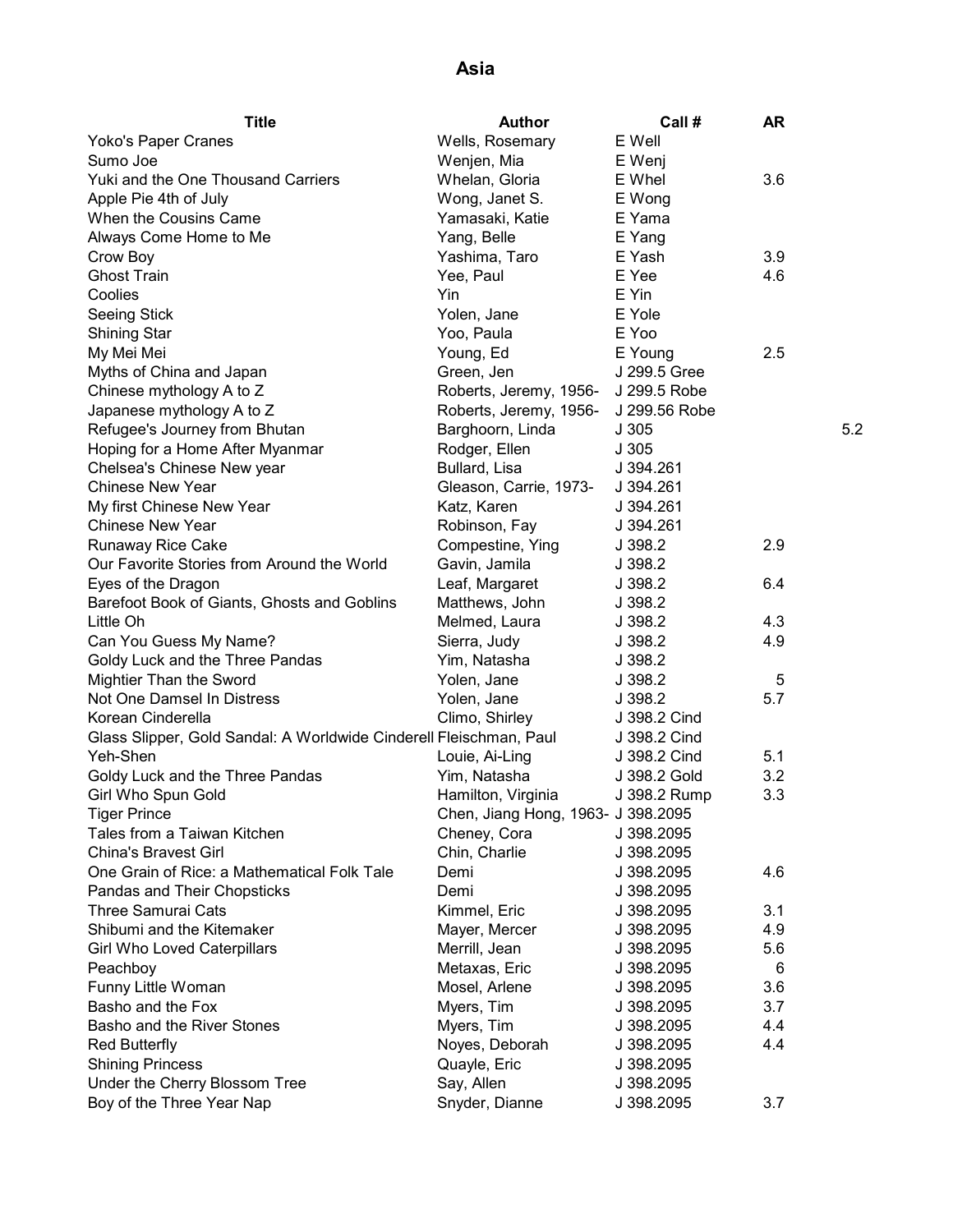| <b>Title</b>                                                                       | <b>Author</b>                       | Call #                                           | <b>AR</b> |     |
|------------------------------------------------------------------------------------|-------------------------------------|--------------------------------------------------|-----------|-----|
| Mangoes, Mischief and Tales of Friendship                                          | Soundar, Chitra                     | J 398.2095                                       |           | 4.4 |
| <b>Seven Chinese Sisters</b>                                                       | Tucker, Kathy                       | J 398.2095                                       | 4         |     |
| Farmer and the Poor God                                                            | Wells, Ruth                         | J 398.2095                                       |           |     |
| Dragon Lover and Other Chinese Proverbs                                            | Xuan, Yong-Sheng                    | J 398.2095                                       | 5.8       |     |
| <b>Emperor and the Kite</b>                                                        | Yolen, Jane                         | J 398.2095                                       | 4.6       |     |
| Cat and Rat                                                                        | Young, Ed                           | J 398.2095                                       | 3.3       |     |
| Once a MouseA Fable Cut in Wood                                                    | Brown, Marcia                       | J 398.2452                                       | 3.2       |     |
| Seven Blind Mice                                                                   | Young, Ed                           | J 398.2452                                       | 1.9       |     |
| Tigers, Frogs and Rice Cakes                                                       | Holt, Daniel                        | J 398.9                                          |           |     |
| My first book of Mandarin Chinese words                                            | Kudela, Katy R.                     | $J$ 495.1                                        |           |     |
| My first book of Japanese words                                                    | Kudela, Katy R.                     | $J$ 495.6<br>$J$ 641.5<br>$J$ 641.5              |           |     |
| Wrap-n-bake Egg Rolls                                                              | Fauchald, Nick                      |                                                  |           |     |
| China                                                                              | Goulding, Sylvia                    |                                                  |           |     |
| Cooking the Korean Way                                                             | Chung, Okwha                        | J 641.59                                         |           |     |
| Foods of China                                                                     | VeLure Roholt, Christine J 641.59   |                                                  |           |     |
| Foods of Japan                                                                     | VeLure Roholt, Christine J 641.59   |                                                  |           |     |
| Cooking the Japanese Way                                                           | Weston, Reiko                       | J 641.59                                         |           |     |
| Drawing from Memory                                                                | Say, Allen                          | J 709.2                                          |           |     |
| Advanced origami : an artist's guide to performanc LaFosse, Michael G.             |                                     | J 736.9                                          |           |     |
| Bringing Origami to Life                                                           | Montroll, John                      | J 736.9                                          |           |     |
| Origami USA                                                                        | Nguyen, Duy, 1960-                  | J 736.9                                          |           |     |
| Origami                                                                            | Sakata, Hideaki                     | J 736.9                                          |           |     |
| Origami Flowers                                                                    | Sakoda, James Minoru, 1 J 736.9     |                                                  |           |     |
| Chinese paper Folding for Beginners                                                | Soong, Maying                       | J736.98                                          |           |     |
| Origami on the Edge                                                                | Arena, Xander                       | J 736.982                                        |           |     |
| Origami from Angelfish to Zen                                                      | Engel, Peter, 1959-                 | J 736.982                                        |           |     |
| Origami                                                                            | Jackson, Paul, 1956- J 736.982      |                                                  |           |     |
| Origami Aircraft                                                                   | Merrill, Jason                      | 3 736.982<br>J 736.982<br>J 736.982<br>J 736.982 |           |     |
| Christmas Origami                                                                  | Montroll, John                      |                                                  |           |     |
| Classic Polyhedra Origami                                                          | Montroll, John                      |                                                  |           |     |
| Airigami                                                                           | Norvell, Elmer A. J 736.982         |                                                  |           |     |
| Origami for Beginners                                                              | Palacios, Vicente J 736.982         |                                                  |           |     |
| Origami from Around the World                                                      | Palacios, Vicente J 736.982         |                                                  |           |     |
| Modular Origami Polyhedra                                                          | Simon, Lewis                        | J 736.982                                        |           |     |
| Origami Bugs and Beasts                                                            | Sirgo Alvarez, Manuel, 19 J 736.982 |                                                  |           |     |
| Animated Origami Faces                                                             | Stern, Joel, 1953-                  | J 736.982                                        |           |     |
| Hines Ward and the Pittsburgh Steelers: Super Bc Sandler, Michael, 1965-           |                                     | J 796.332                                        |           |     |
| <b>Ask The Bones</b>                                                               | Olson, Arielle                      | J808.8                                           | 5.6       |     |
| More Short And Shivery                                                             | San Souci, Robert                   | J808.8                                           | 6.4       |     |
| Marco Polo for kids: his marvelous journey to Chir Herbert, Janis, 1956-           |                                     | J 910.92                                         |           |     |
| <b>Adventures of Marco Polo</b>                                                    | Smalley, Roger                      | J 910.92                                         |           |     |
| Emperor Qin's terra cotta army                                                     | Capek, Michael                      | J 931                                            |           |     |
| The clay soldiers of China                                                         | George, Charles                     | J 931                                            |           |     |
| Seven wonders of Ancient Asia                                                      | Woods, Michael, 1946-               | J 939                                            |           |     |
| Uprooted : the Japanese American experience dur Marrin, Albert                     |                                     | J 940.53                                         |           |     |
| Japanese American internment camps                                                 | Waxman, Laura Hamilton J 940.53     |                                                  |           |     |
| Remembering Manzanar : life in a Japanese reloca Cooper, Michael L., 1950 J 940.54 |                                     |                                                  |           |     |
| Surviving a World War II prison camp: Louis Zam; Doeden, Matt                      |                                     | J 940.54                                         |           |     |
| Ghosts in the fog: the untold story of Alaska's WW Seiple, Samantha                |                                     | J 940.5428                                       |           |     |
| China                                                                              | Markovics, Joyce                    | J 951                                            | 3.1       |     |
| You Wouldn't Want to Be in the Forbidden City                                      | Morley, Jacqueline                  | J 951                                            | 6         |     |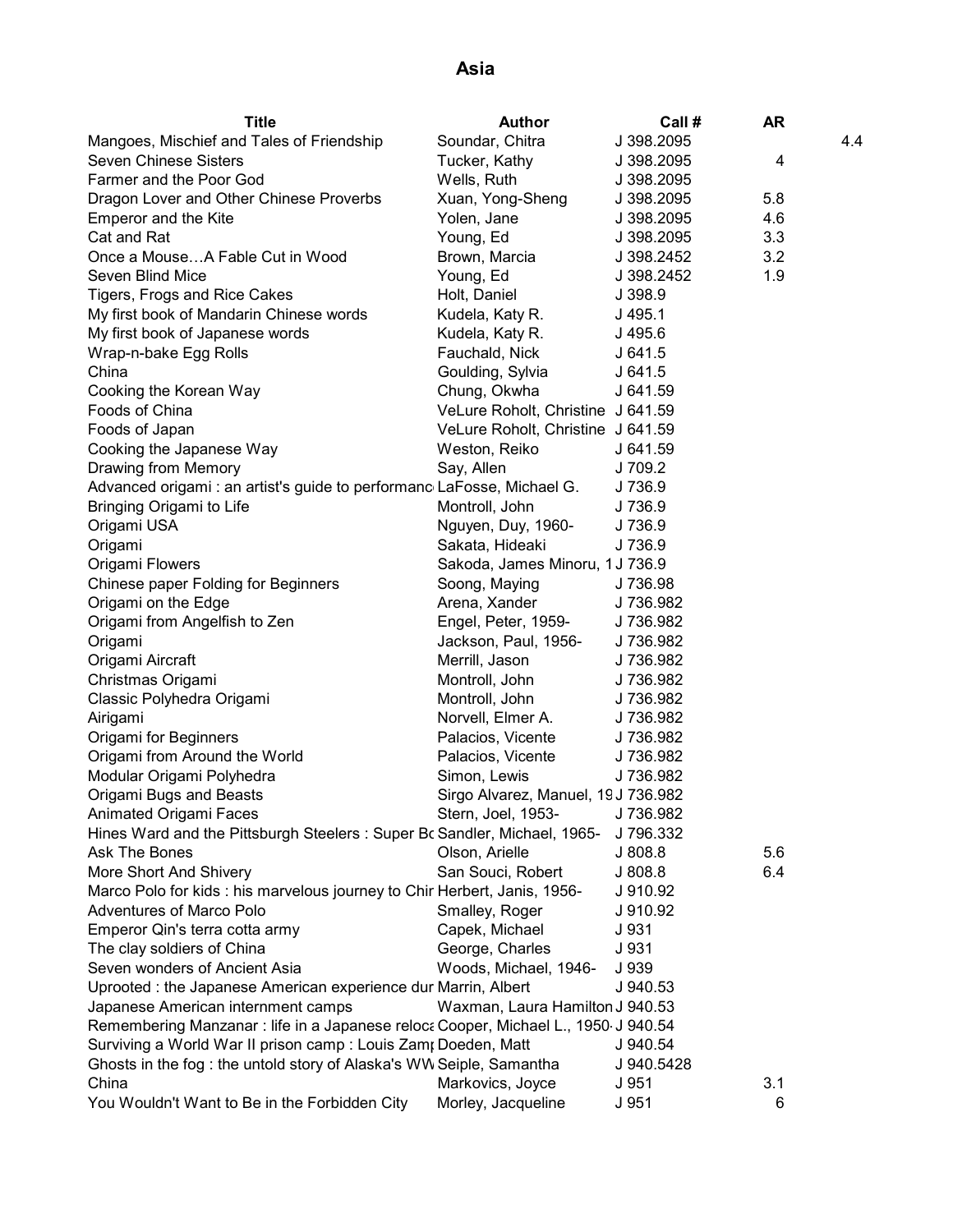| Title                                                               | <b>Author</b>                           | Call#              | AR  |
|---------------------------------------------------------------------|-----------------------------------------|--------------------|-----|
| You Wouldn't Want to Work on the Great Wall of C Morley, Jacqueline |                                         | J 951              | 6.2 |
| Foods of China                                                      | Sheen, Barbara                          | J 951              |     |
| China                                                               | Simmons, Walter                         | J 951              |     |
| North Korea                                                         | Raum, Elizabeth                         | J 951.9            |     |
| North Korea                                                         | Murray, Julie, 1969-                    | J 951.93           |     |
| South Korea                                                         | Rudolph, Jessica                        | J 951.95           | 3   |
| South Korea                                                         | Sullivan, Laura                         | J 951.95           |     |
| South Korea                                                         | Zobel, Derek                            | J 951.95           |     |
| Recipe and craft guide to Japan                                     | Mofford, Juliet Haines                  | J 952              |     |
| Japan                                                               | Murray, Julie                           | J 952              |     |
| Japan                                                               | Persano, Thomas                         | J 952              |     |
| Japan                                                               | Sexton, Colleen                         | J 952              |     |
| Foods of Japan                                                      | Sheen, Barbara                          | J 952              |     |
| India                                                               | Bartell, Jim                            | J 954              |     |
| India                                                               | Markovics, Joyce                        | J 954              | 3   |
| India                                                               | Murray, Julie                           | J 954              |     |
| India                                                               | Shoup, Kate                             | J 954              |     |
| India                                                               | Streissguth, Thomas                     | J 954              |     |
| Hmong of Southeast Asia                                             | Millett, Sandra                         | J 959.5            | 6.5 |
| Basha: a Hmong Child                                                | Giraud, Herve                           | J 959.7            | 4.3 |
| Vietnam                                                             | Markovics, Joyce                        | J 959.7            | 2.8 |
| Philippines                                                         | Longworth, Holly                        | J 959.9            | 3.1 |
| Maya Lin: thinking with her hands                                   | Rubin, Susan Goldman                    | J B Lin            |     |
| Japanese Ninja Surprise                                             | Brown, Mark                             | J Fantasy Brow Fla | 4.2 |
| <b>Flying Chinese Wonders</b>                                       | Brown, Mark                             | J Fantasy Brow Fla | 4.1 |
| Midsummer's Mayhem                                                  | LaRocca, Rajani                         | J Fantasy Laro     |     |
| When the sea turned to silver                                       | Lin, Grace                              | J Fantasy Lin      |     |
| Where the Mountain Meets the Moon                                   | Lin, Grace                              | J Fantasy Lin      | 5.5 |
| Day of the Dragon King                                              | Osborne, Mary Pope                      | J Fantasy Osbo 14  | 3.3 |
| <b>Tigers at Twilight</b>                                           | Osborne, Mary Pope                      | J Fantasy Osbo 19  | 3   |
| Night of the Ninjas                                                 | Osborne, Mary Pope                      | J Fantasy Osbo 5   | 2.7 |
| Crazy Day with Cobras                                               | Osborne, Mary Pope                      | J Fantasy Osbo Me  | 4   |
| Dragon of the Red Dawn                                              | Osborne, Mary                           | J Fantasy Osbo Me  | 3.9 |
| Pashmina                                                            | Chanani, Nidhi                          | J GN Chan          |     |
| Stargazing                                                          | Wang, Jen, 1984-                        | J GN Wang          |     |
| Adventures in Ancient China                                         | Bailey, Linda                           | J History Bail     | 4.7 |
| Cat Who Went to Heaven                                              | Coatsworth, Elizabeth                   | J History Coat     | 5.9 |
| Sadako and a Thousand Paper Cranes                                  | Coerr, Eleanor                          | J History Coer     | 4.1 |
| House of sixty fathers                                              | De Jong, Meindert, 1910- J History Dejo |                    |     |
| Journal of Ben Uchida: Citizen 13559, Mirror Lake Denenberg, Barry  |                                         | J History Dene     |     |
| Grenade                                                             | Gratz, Alan, 1972-                      | J History Grat     |     |
| Fire Horse girl                                                     | Honeyman, Kay                           | J History Hone     |     |
| Dash                                                                | Larson, Kirby                           | J History Lars     |     |
| Jahanara, Princess of Princesses                                    | Lasky, Kathryn                          | J History Lask     | 6   |
| Kazunomiya: Prisoner of Heaven                                      | Lasky, Kathryn                          | J History Lask     | 6.2 |
| In the Year of the Boar and Jackie Robinson                         | Lord, Bette                             | J History Lord     |     |
| Chinese Cinderella                                                  | Mah, Adeline Yen, 1937- J History Mah   |                    |     |
| Hachiko Waits                                                       | Newman, Leslea                          | J History Newm     | 4.7 |
| Heart of a Samurai                                                  | Preus, Margi                            | J History Preu     | 5.4 |
| Daughter of the Mountains                                           | Rankin, Louise                          | J History Rank     | 6.1 |
| Li Lun, Lad of Courage                                              | Treffinger, Carolyn                     | J History Tref     | 4.8 |
|                                                                     |                                         |                    |     |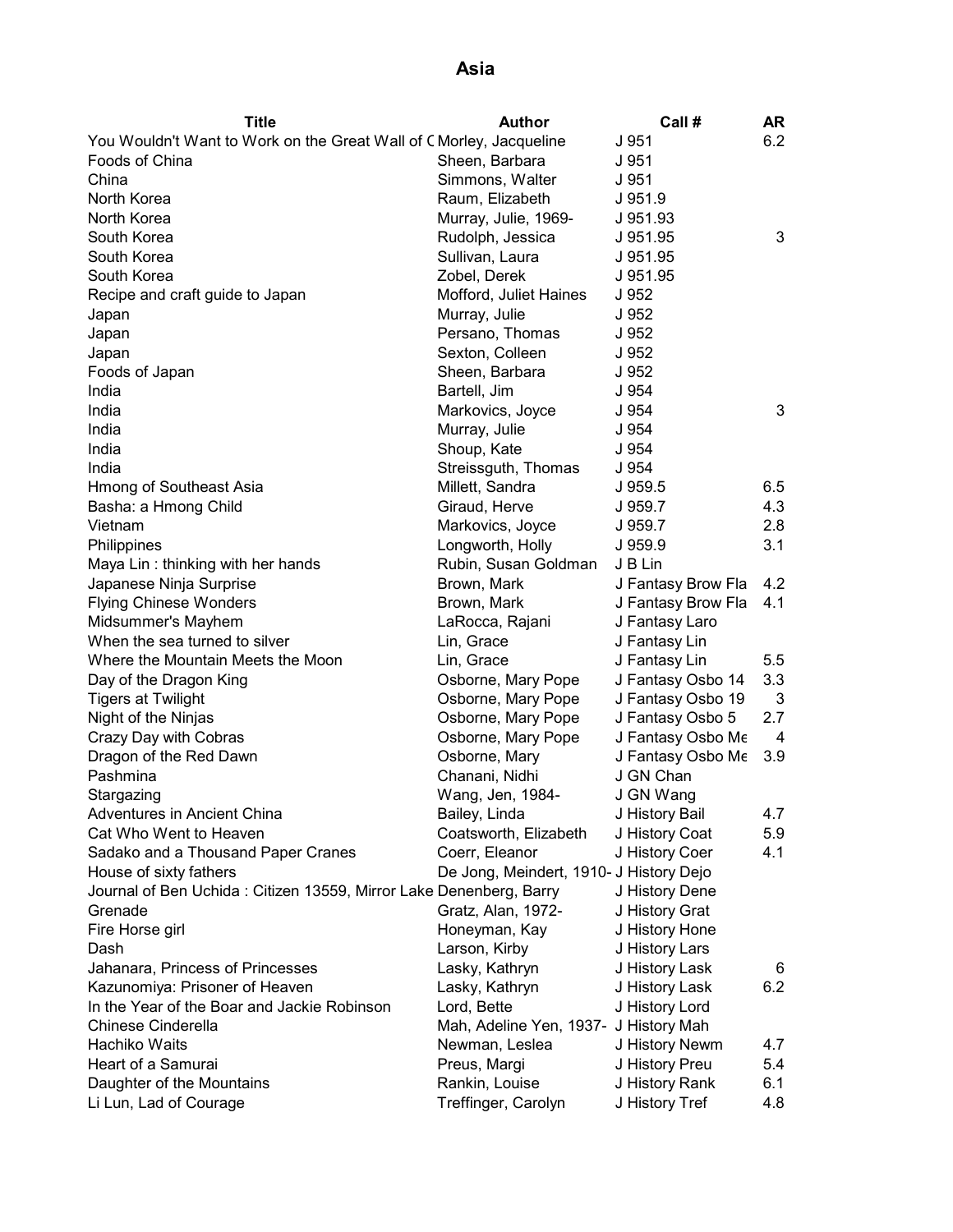| <b>Title</b>                                                      | <b>Author</b>           | Call #                | AR. |
|-------------------------------------------------------------------|-------------------------|-----------------------|-----|
| Journey to Topaz; a story of the Japanese-America Uchida, Yoshiko |                         | J History Uchi        |     |
| Korean War                                                        | Burgan, Michael         | J History You         |     |
| <b>Ancient China</b>                                              | Collins, Terry          | J History You         |     |
| Building the Great Wall of China                                  | Lassieur, Allison       | J History You         |     |
| Dead wings                                                        | Dahl, Michael           | J Horror Dahl Drag    |     |
| Dead Man's Gold and Other Stories                                 | Yee, Paul               | J Horror Yee          | 5.9 |
| <b>Tales Alive</b>                                                | Milord, Susan           | J Pro 398.2           |     |
| <b>Ancient China</b>                                              | Breyer, Michelle        | J PRO 951 Them        |     |
| Jasmine Toguchi, mochi queen                                      | Florence, Debbi Michiko | J Reality Flor Jasm 1 |     |
| Jasmine Toguchi, super sleuth                                     | Florence, Debbi Michiko | J Reality Flor Jasm 2 |     |
| Jasmine Toguchi, drummer girl                                     | Florence, Debbi Michiko | J Reality Flor Jasm 3 |     |
| Jasmine Toguchi, flamingo keeper                                  | Florence, Debbi Michiko | J Reality Flor Jasm 4 |     |
| Thing About Luck                                                  | Kadohata, Cynthia       | J Reality Kado        | 4.7 |
| Kimchi and calamari                                               | Kent, Rose              | J Reality Kent        |     |
| Summit                                                            | Korman, Gordon          | J Reality Korm        | 5.2 |
| Year of the dog a novel                                           | Lin, Grace              | J Reality Lin         |     |
| <b>Rickshaw Girl</b>                                              | Perkins, Mitali         | J Reality Perk        | 4.3 |
| <b>Boys Without Names</b>                                         | Sheth, Kashmira         | J Reality Shet        | 4.2 |
| Karma Khullar's mustache                                          | Wientge, Kristi         | J Reality Wein        |     |
| Front desk                                                        | Yang, Kelly             | J Reality Yang Fron 1 |     |
| Millicent Min, girl genius                                        | Yee, Lisa               | J Reality Yee         |     |
| Stanford Wong flunks big-time                                     | Yee, Lisa               | J Reality Yee         |     |
| Chinese Dragons                                                   | Montgomery, R.A.        | J Sci-Fi Choo 30      |     |
| Escape from the great earthquake                                  | Messner, Kate           | J Sci-Fi Mess 6       |     |
| Archer's quest                                                    | Park, Linda Sue         | J Sci-Fi Park         |     |
| <b>Ballad of Mulan</b>                                            | Zhang, Song             | J Spa 398.2           | 3.7 |
| Ling & Ting : not exactly the same!                               | Lin, Grace              | JR Lin                |     |
| Ling & Ting : twice as silly                                      | Lin, Grace              | JR Lin                |     |
| Ling & Ting share a birthday                                      | Lin, Grace              | JR Lin                |     |
| Best season ever                                                  | Manushkin, Fran         | JR Manu               |     |
| Big Lie                                                           | Manushkin, Fran         | <b>JR Manu</b>        |     |
| Boo, Katie Woo!                                                   | Manushkin, Fran         | <b>JR Manu</b>        |     |
| Boss of the world                                                 | Manushkin, Fran         | <b>JR Manu</b>        |     |
| <b>Cartwheel Katie</b>                                            | Manushkin, Fran         | <b>JR Manu</b>        |     |
| <b>Cowgirl Katie</b>                                              | Manushkin, Fran         | <b>JR Manu</b>        |     |
| Fly high, Katie!                                                  | Manushkin, Fran         | JR Manu               |     |
| Goodbye to Goldie                                                 | Manushkin, Fran         | <b>JR Manu</b>        |     |
| Happy day                                                         | Manushkin, Fran         | JR Manu               |     |
| Katie and the fancy substitute                                    | Manushkin, Fran         | JR Manu               |     |
| Katie finds a job                                                 | Manushkin, Fran         | <b>JR Manu</b>        |     |
| Katie goes camping                                                | Manushkin, Fran         | <b>JR Manu</b>        |     |
| Katie in the kitchen                                              | Manushkin, Fran         | <b>JR Manu</b>        |     |
| Katie saves Thanksgiving                                          | Manushkin, Fran         | JR Manu               |     |
| Katie saves the Earth                                             | Manushkin, Fran         | <b>JR Manu</b>        |     |
| Katie Woo has the flu                                             | Manushkin, Fran         | <b>JR Manu</b>        |     |
| Katie Woo, super scout                                            | Manushkin, Fran         | <b>JR Manu</b>        |     |
| Katie Woo, where are you?                                         | Manushkin, Fran         | <b>JR Manu</b>        |     |
| Katie's happy Mother's Day                                        | Manushkin, Fran         | <b>JR Manu</b>        |     |
| Katie's lucky birthday                                            | Manushkin, Fran         | <b>JR Manu</b>        |     |
| Katie's new shoes                                                 | Manushkin, Fran         | JR Manu               |     |
| Katie's noisy music                                               | Manushkin, Fran         | JR Manu               |     |